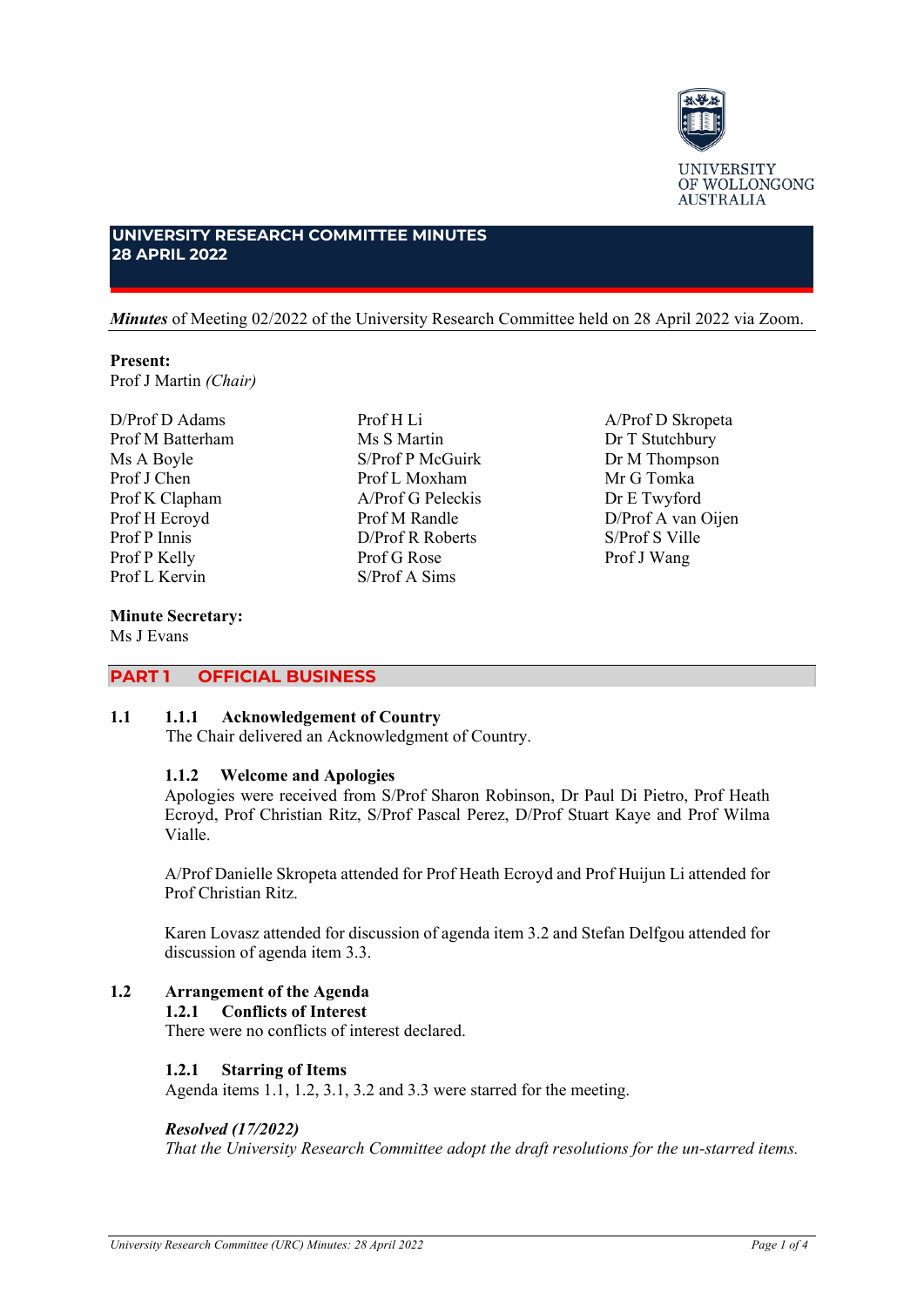# **PART 2 CONFIDENTIAL BUSINESS**

# **There was no Confidential Business**

#### **PART 3 GENERAL BUSINESS**

#### **3.1 Association for Mathematical Research and Other Organisations**

The Committee discussed a new mathematics organisation, the 'Association for Mathematical Research' that was recently founded in the US. Concerns have been expressed that the Association's Board of Directors features a very high representation of people who have publicly expressed negative opinions about attempts to improve diversity and equity in hiring, and particularly the inclusion of diversity statements. Discussion continued about whether this issue is unique to the mathematics discipline and what should be done going forward to help, especially young researchers and students, to learn to recognise these types of organisations. Committee members advised that they are unaware of this happening within any of their research areas, noting the opposite is more likely with a strong push to promote diversity and inclusivity, further noting however that this should be something to be aware of and to look out for.

#### *Resolved (18/2022)*

*That the University Research Committee note the Association for Mathematics Research paper, as provided in the agenda papers.*

# **3.2 UOW Cash Co-Investments for Grants**

The DVCR&I shared a presentation regarding Research Block Grant (RGB) Income received from the Government. As a result of the proposed RBG reforms, currently out for consultation by the Government (see agenda item 3.4), the RGB income calculation is likely to change in order to boost incentives for industry research income. Modelling has suggested that these changes would result in reduced RBG funds to UOW due to our low Category 3 (Industry & Other) income.

The DVCR&I advised that moving forward, an agreed framework as to how the RBG will be allocated will be implemented. The DVCR&I further advised that a meeting has been held with ED's and ADRs to discuss a proposed UOW Cash Co-Investment Framework, including Major Research Initiatives and Salary Shortfall Contributions, and a number of Guiding Principles have already been agreed to. The incoming interim DVCR&I is also supportive of this approach. The Committee discussed the following:

- Institute/Centre Directors should be included in the approval process, as they should have some say in research strategy/staff investments - their role should be formalised, not ad-hoc;
- It is difficult to make decisions about the co-funding ratios of 1:4, 1:6 or 1:10 without data on the current ratios for successful grants, is this is available?
- Is there a system that can be developed for interdisciplinary proposals to streamline approvals concurrently at Faculty level, as this can be time consuming for large proposals? The DRSO advised that the new Grants Management System will streamline this process;
- Should this process be less concerned with how much research income is generated from good research and more concerned with what the other benefits of good research are? Are we still going to be supporting fundamental research? The DVCR&I advised that fundamental research will always be supported, but RBG income depends on a formula that requires the university to obtain industry funding, hence the importance of increasing this;
- What are the consequences of directing the RSP to only grants/schemes where there is a requirement to provide a cash component, how will that look in terms of which research areas of the university are supported? Research outcomes also contribute to meeting other explicit strategic aspirations of UOW, making a difference, community engagement etc;
- AIIM strategy is to award a matching scholarship post award, as diluting the properly justified cash request with pre-award contributions is counterproductive, particularly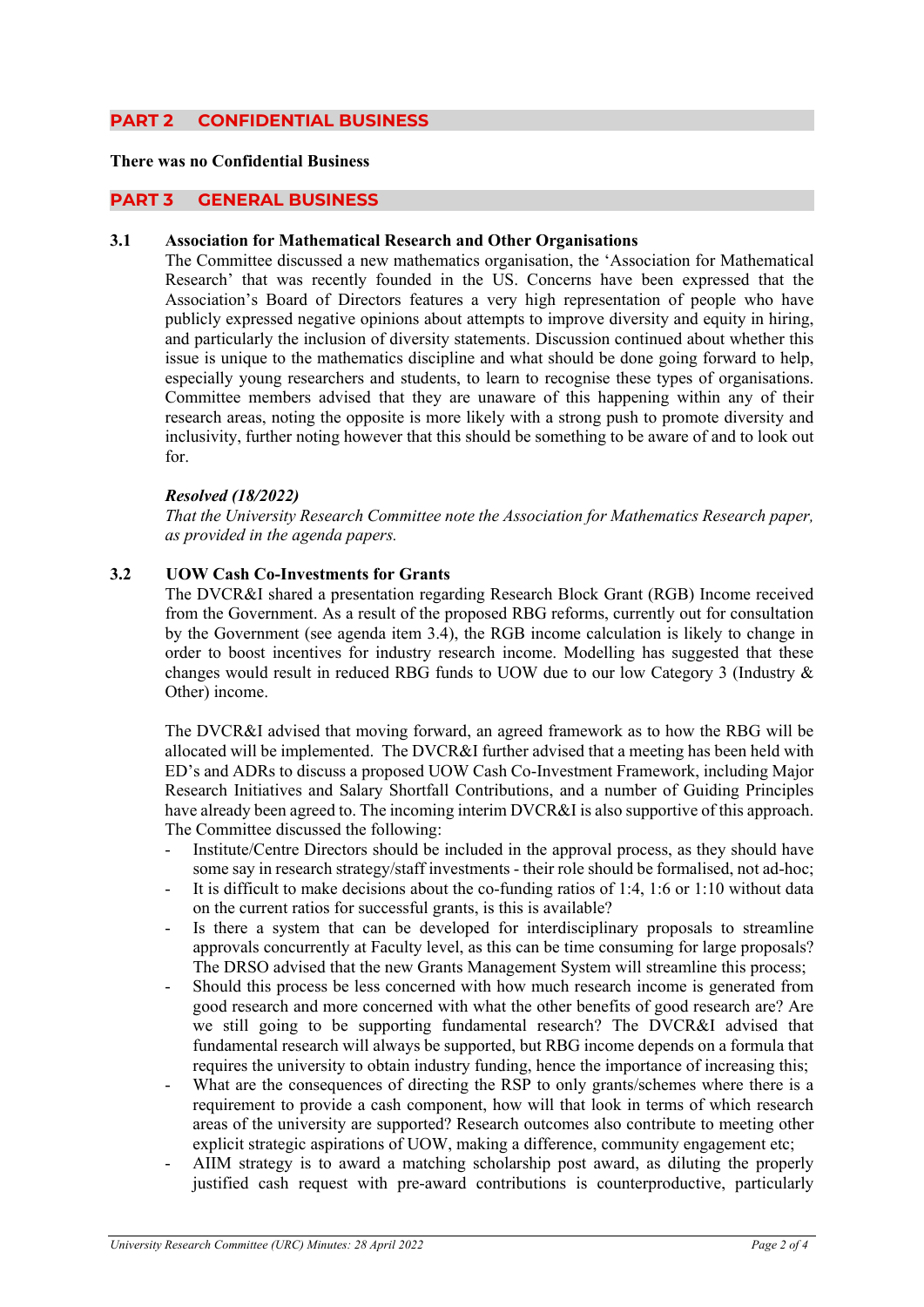matching HDRs; although other faculties suggested it as a positive and that providing a matching scholarship shows a commitment by the university to research training;

- At the ED and ADR meeting it was agreed that there would be no cash contributions for DPs, then faculties offered matching scholarships up front, noted as a cash contribution in the budget, this inconsistent approach causes a lot of frustration: although it was noted that there were differing recollections of that meeting, and that the agreement was to have further discussions with their AD-HDR about the inclusion of cash contributions;

Overall, the Committee was supportive of the proposed framework to provide a clear and consistent approach. The DVCR&I thanked the Committee for their feedback while noting that it is likely that not all comments and suggestions will be able to be supported. Discussions will continue with the incoming interim DVCR&I and an update will be provided at the next URC Meeting on 1 June.

# *Resolved (19/2022)*

*That the University Research Committee note the UOW Cash Co-Investments for Grants Update, as presented at the URC Meeting.* 

# **3.3 UOW ARC Academy**

The Director, Research Services Office (DRSO) advised that the establishment of the UOW ARC Academy aims to improve the performance and drive growth in UOW's share of ARC competitive grant income. The DRSO further advised:

- Other UOW Researchers may nominate to be part of the ARC Academy;
- Training material and other resources will be provided with the assistance of PODS, for example, to help applicants improve their writing skills, ROPE etc;
- An NHMRC Academy will also be established, this is currently in development.

The Associate Director, Research Grants and Development advised that applicants should be supported early in the process, including concept discussions and mentoring. The Committee noted:

- This formalised approach is welcomed, and Academy Members should be respected for providing their valuable time;
- The Academy is not a substitute for faculty consultation and the culture of peer review should be maintained;
- EMCRs should be provided an opportunity to be part of the membership as it would be a great learning experience, and also good experience for professional staff in research management;
- Section 4 of the Terms of Reference states that the Academy will establish disciplinary subcommittees, although it was suggested that there are not enough members to fill a subcommittee in some disciplines so it is no possible for the sub-committee to be defined as disciplinary – suggest re-wording of this paragraph;
- Stage 3 of the Terms of Reference mentions Co-chairs, although there is only one Chair;
- Suggestion that Stage 4 Pitch Sessions could provide an award/incentive, for example funds that can be used for collaboration, however the DVCR&I noted that there are no funds available to provide a prize/incentive; and
- Provide clear communication of processes to ensure processes already occurring within faculties and those of the Academy are not duplicated.

The DRSO advised that an update will be provided at the next URC Meeting on 1 June.

#### *Resolved (20/2022)*

*That the University Research Committee endorse the UOW ARC Academy Terms of Reference, subject to the changes as detailed, as provided in the agenda papers.*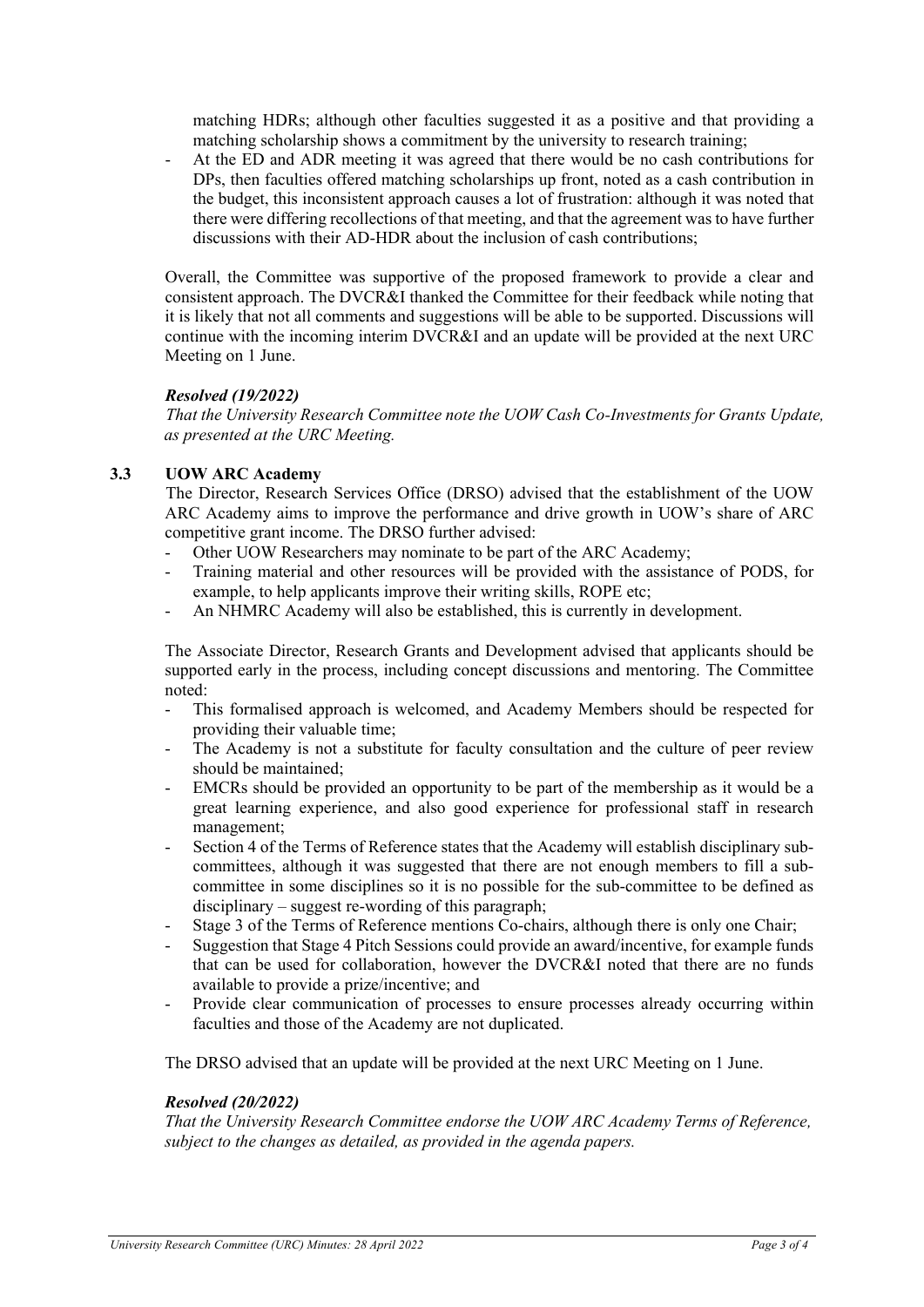# **3.4 Government Consultations**

#### *Resolved (21/2022)*

*That the University Research Committee note recent Government Consultations, as provided in the agenda papers:*

- *- Government Research Block Grant Reform to Boost Incentives for Greater University and Industry Collaboration Consultation Paper; and*
- *- ERA 2023 Benchmarking and Rating Scale Consultation Paper.*

# **PART 4 BUSINESS FROM UOW COMMITTEES**

#### **There was no Business from Other Committees**

# **PART 5 FINAL BUSINESS**

#### **5.1 Next Meeting**

The next University Research Committee Meeting will be held on Wednesday 1 June 2022, 10.30am to 12.00pm.

The meeting closed at 11.00am.

# **ACTION ITEMS**

- **3.2** J Martin/S Martin review UOW Cash Co-Investment arrangements following feedback All Committee Members – provide any further feedback J Martin/S Martin **–** provide update at next URC Meeting
- **3.3** S Delfgou review TOR following feedback All Committee Members – provide any further feedback S Delfgou – provide update at next URC Meeting
- **3.4** All Committee Members provide any further feedback

Signed as a true record  $\frac{\sqrt{Q}M\sqrt{f}Q\gamma L}{\sqrt{Q}M\sqrt{f}Q\gamma L} \frac{M\sqrt{f}M}{\sqrt{Q}M\sqrt{f}M}$ 

Chairperson …/…/2022